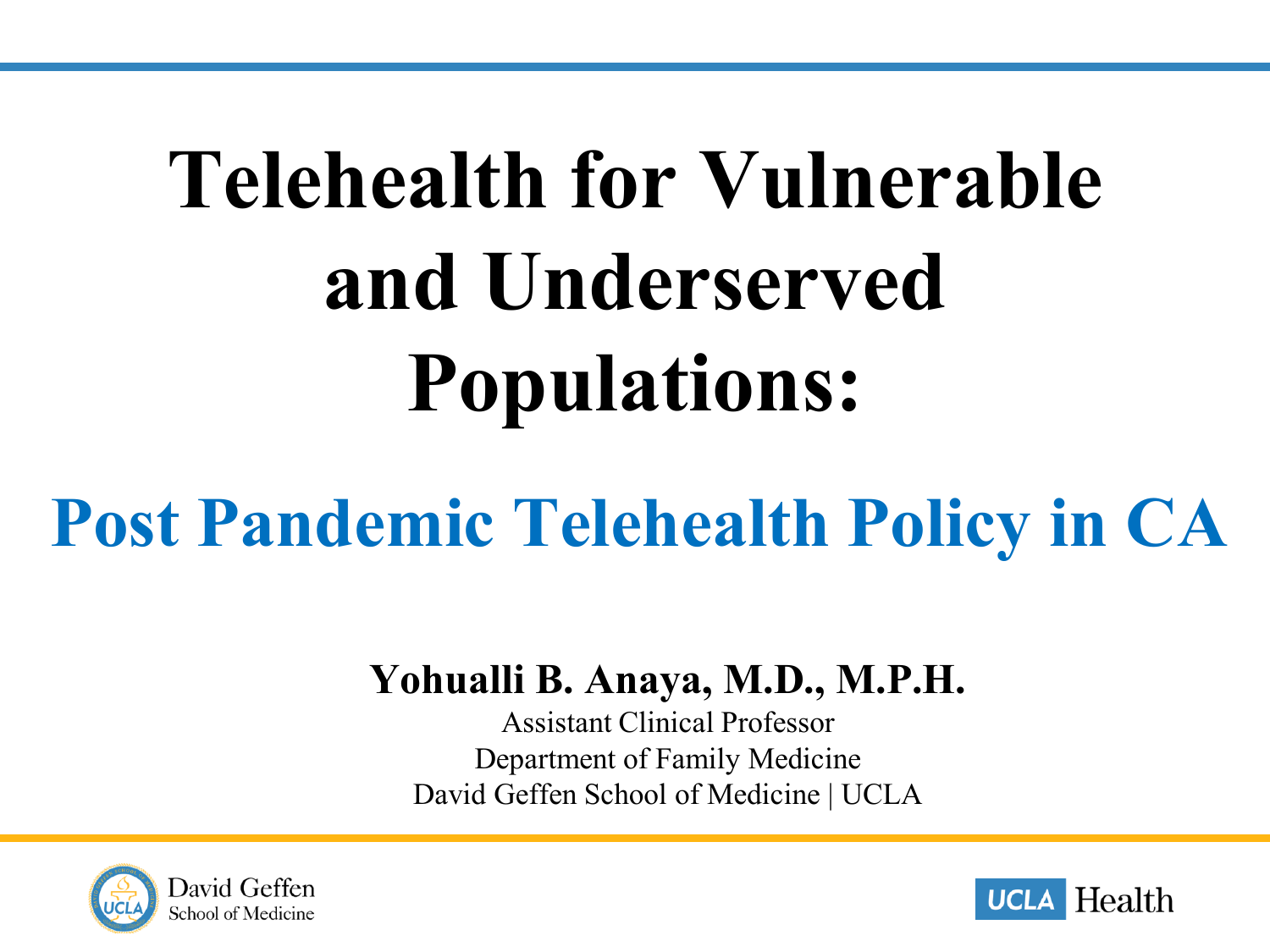### **PAVING THE ROAD TO HEALTH EQUITY**







**Source**: https://www.cdc.gov/minorityhealth/publications/health\_equity/index.html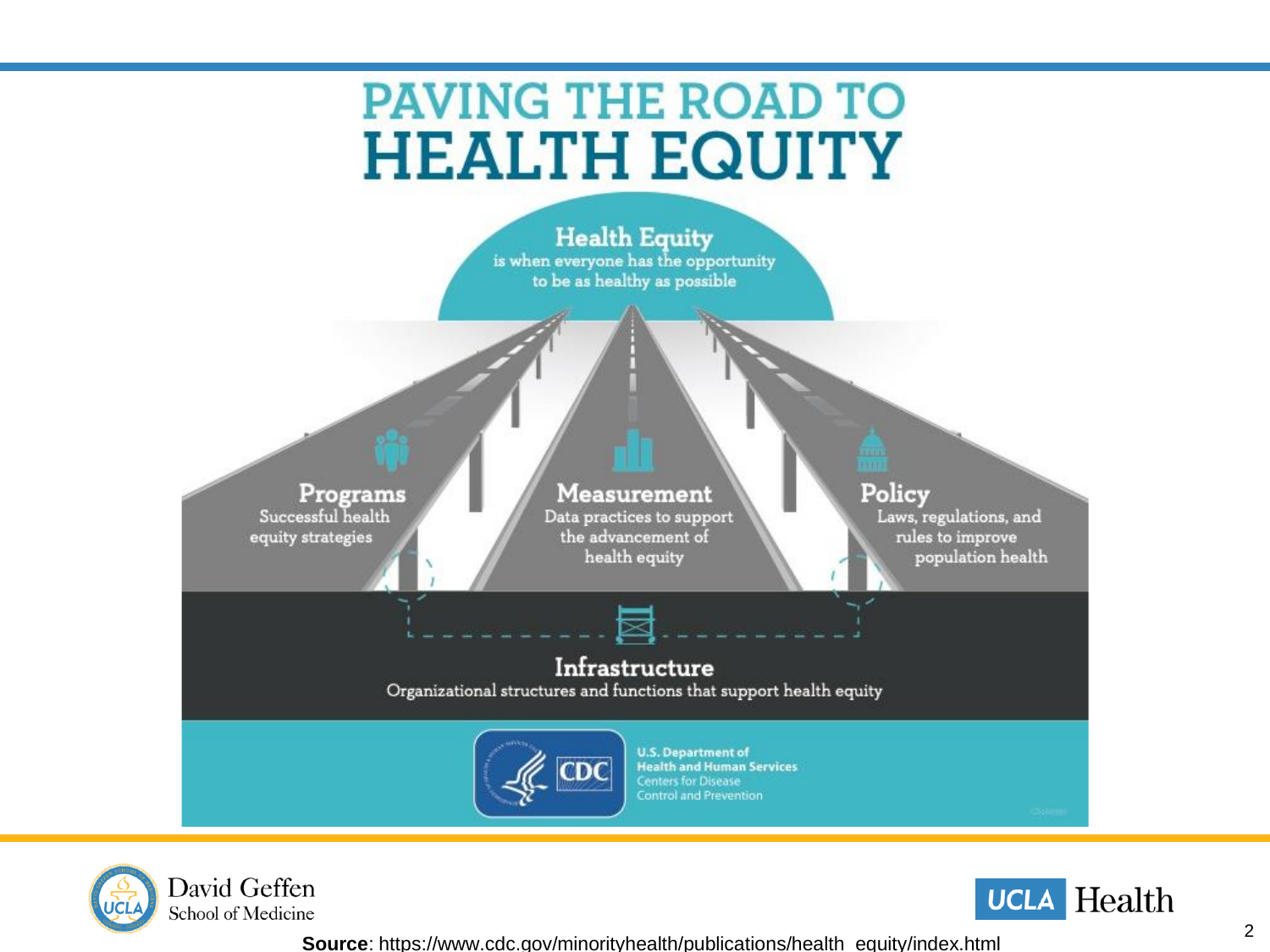# **Telehealth Systems: Who Our Current Design Fails**





**Latino Policy & Politics Initiative** 

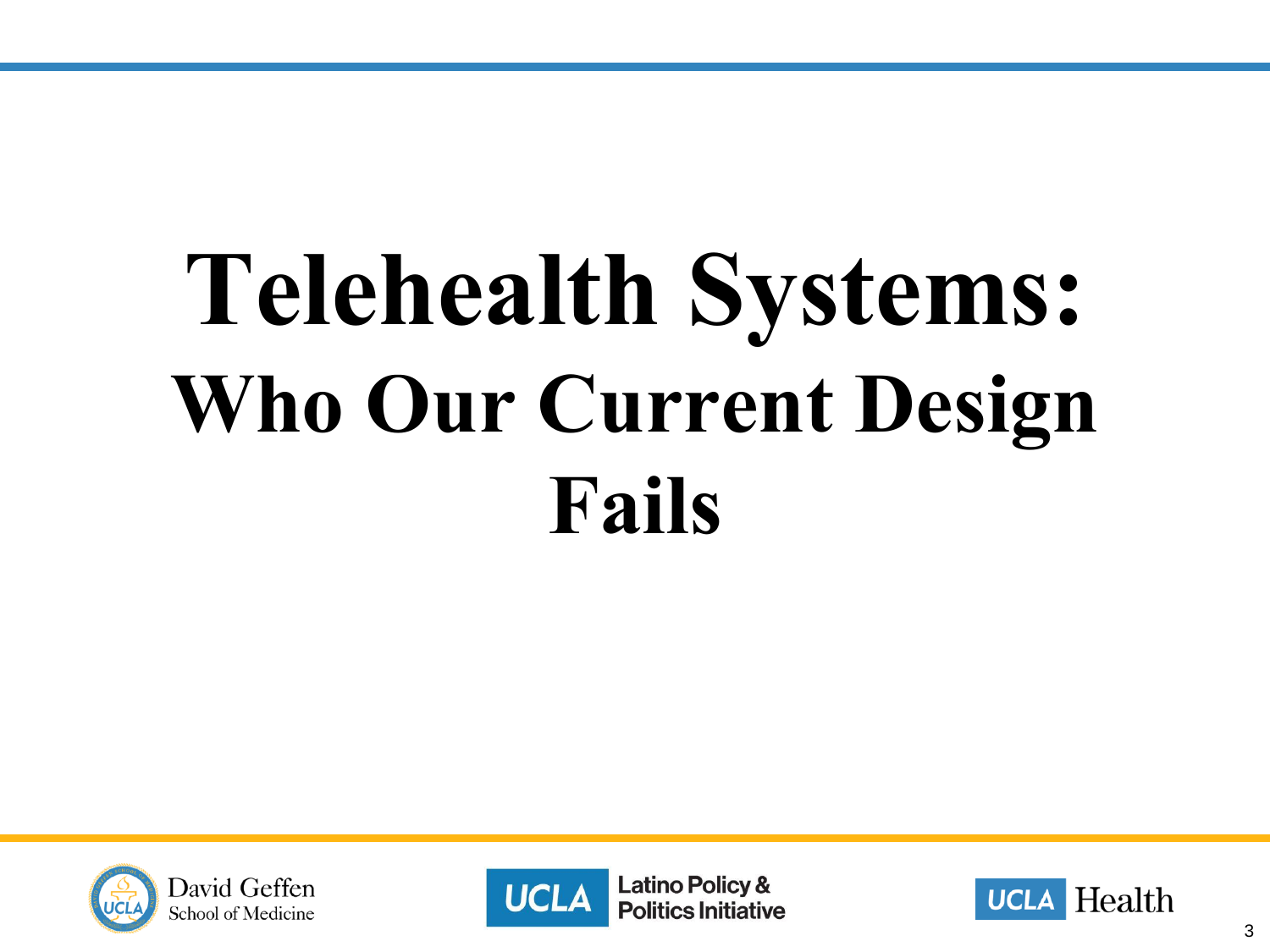# **Telephone Visits**

## **Policy Considerations**



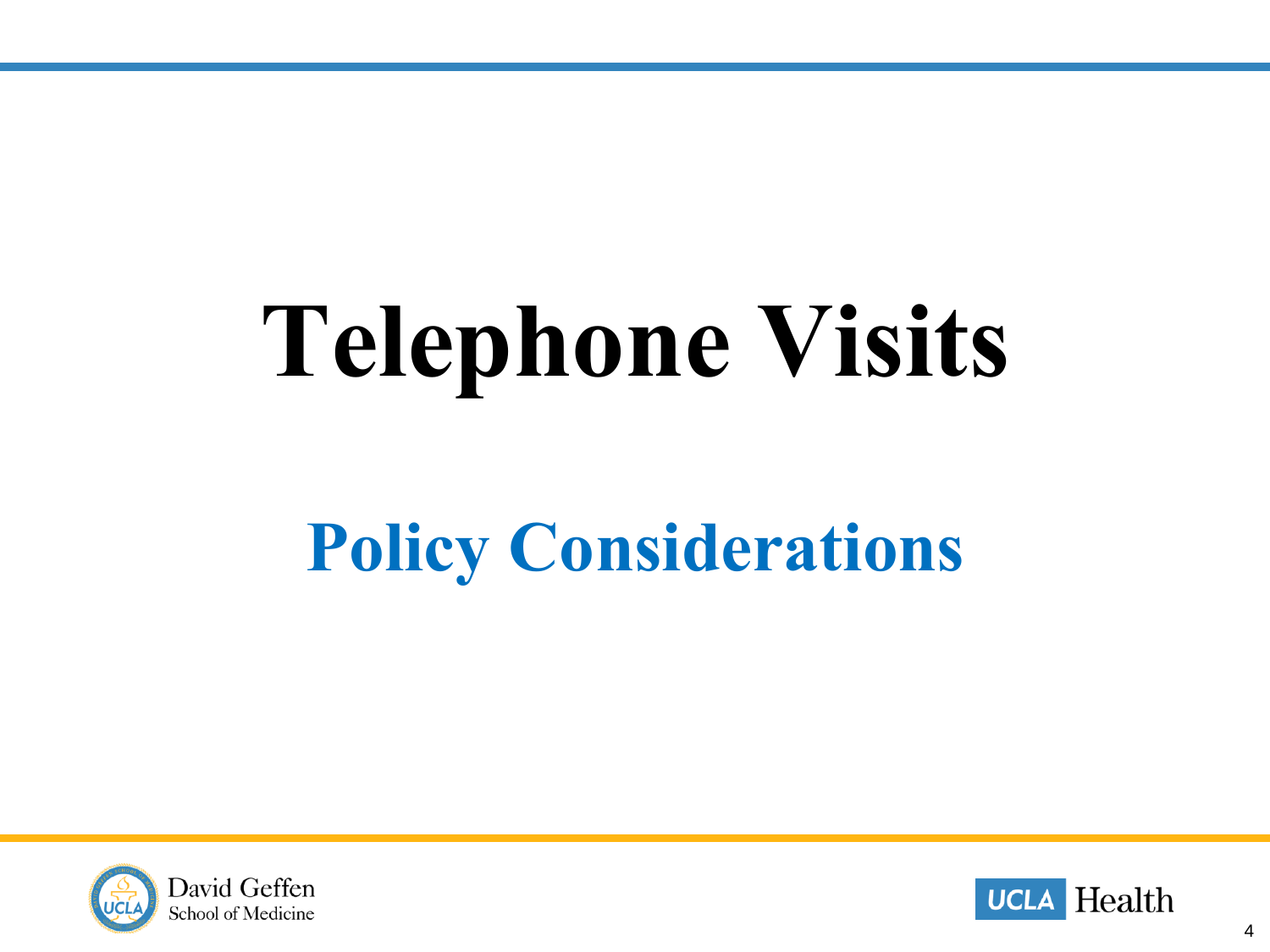### **Structural Barriers Faced by Underserved, Vulnerable Populations** Telehealth Technology: Who Our Current Design Fails



Anaya Y.B., Martinez LE, Bustamante AV, et al. Telehealth & COVID-19: Policy Considerations to Improve Access to Care. 2020.



Technology: Physical devices

Technology: Portals, Apps

Internet/Broadband

English-based systems

Insufficient supply of language-capable providers

Technological & digital skills

Personal preferences & age/ generational-related exposure to technology

Insurance carrier coverage/access

Health system and provider level issues

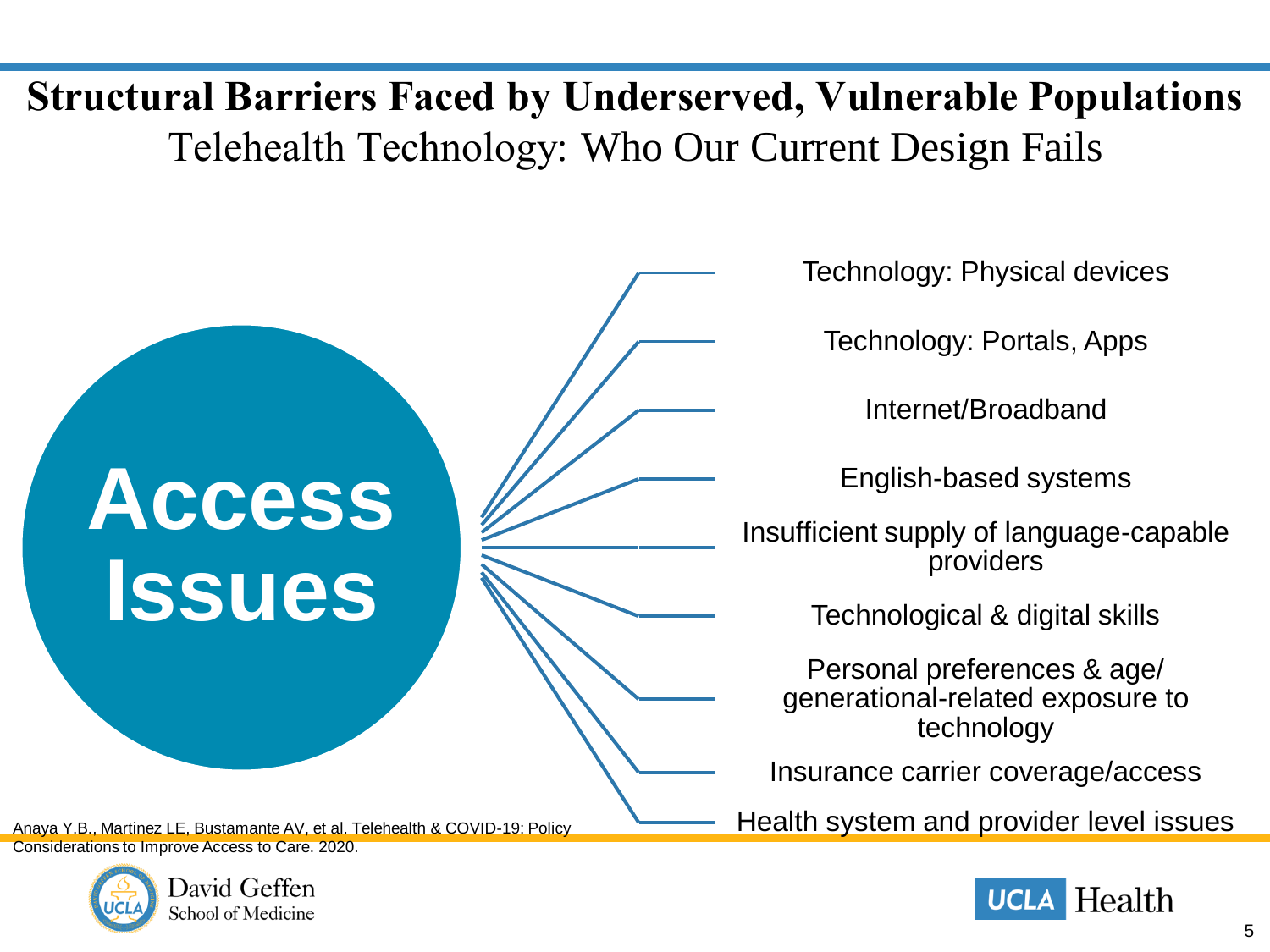### **Structural Barriers Faced by Underserved, Vulnerable Populations Using Telehealth Technology**



Anaya Y.B., Martinez LE, Bustamante AV, et al. Telehealth & COVID-19: Policy Considerations to Improve Access to Care. 2020.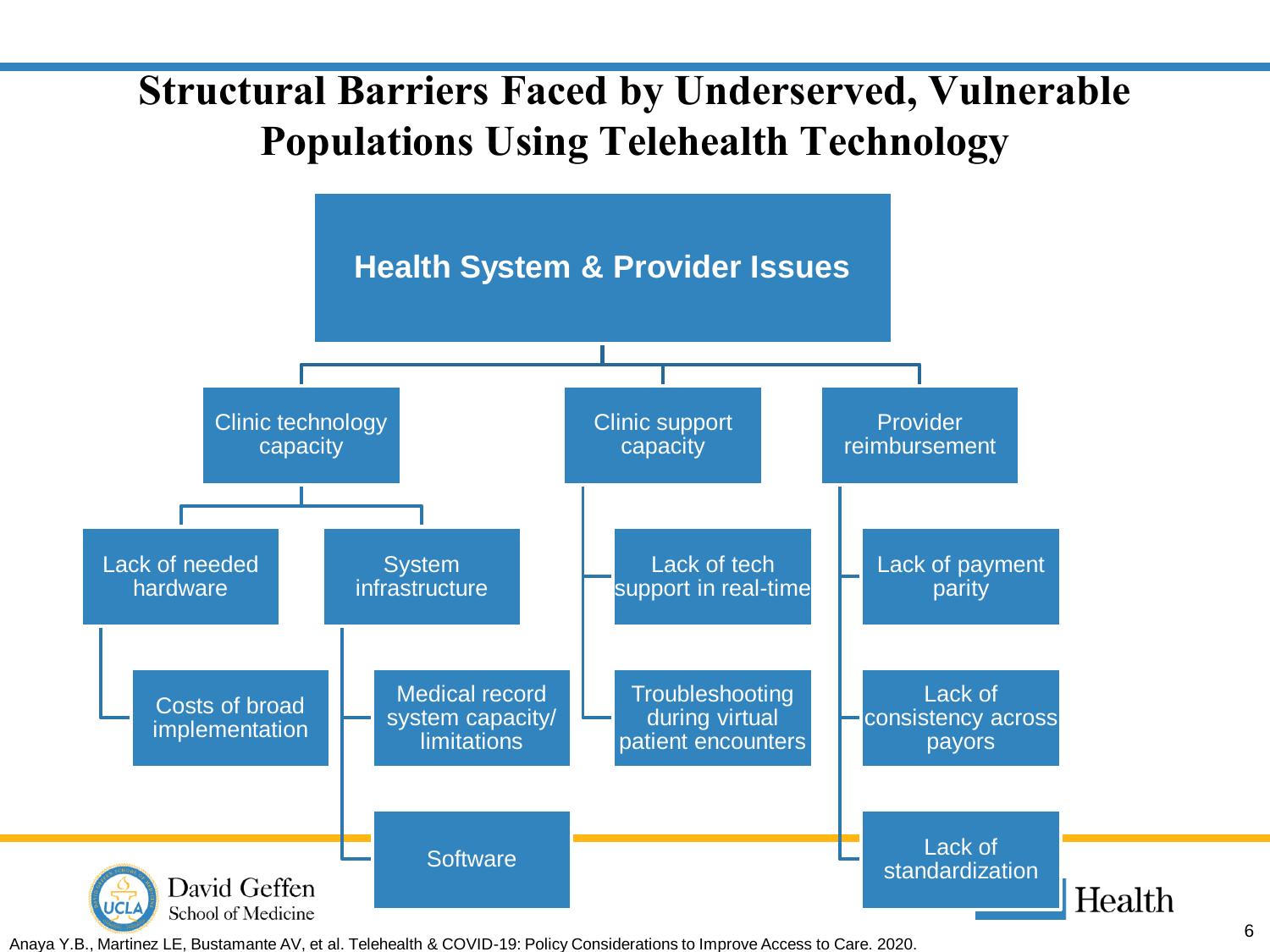### **Integrated Telehealth Can Enhance Health Care**

#### • **The Evidence: Value**

- **Patients** are satisfied with telemedicine visits
	- Convenience: reduction in traditional barriers  $\rightarrow$  reduced no-show rates
	- Quality
	- Improved communication with provider
- **Providers** see ways to improve the effectiveness of traditional care
	- Counseling/Education
	- Improved medication adherence
	- Continued personal connection with patients via telemedicine
- **Access** leads to improved control of chronic conditions
	- Averted clinic visits
	- Improved outcomes  $\rightarrow$  improved public health
	- $\rightarrow$  Reduced long-term morbidity & complications & related patient-care costs
	- Prevents high-cost future care

\*See references



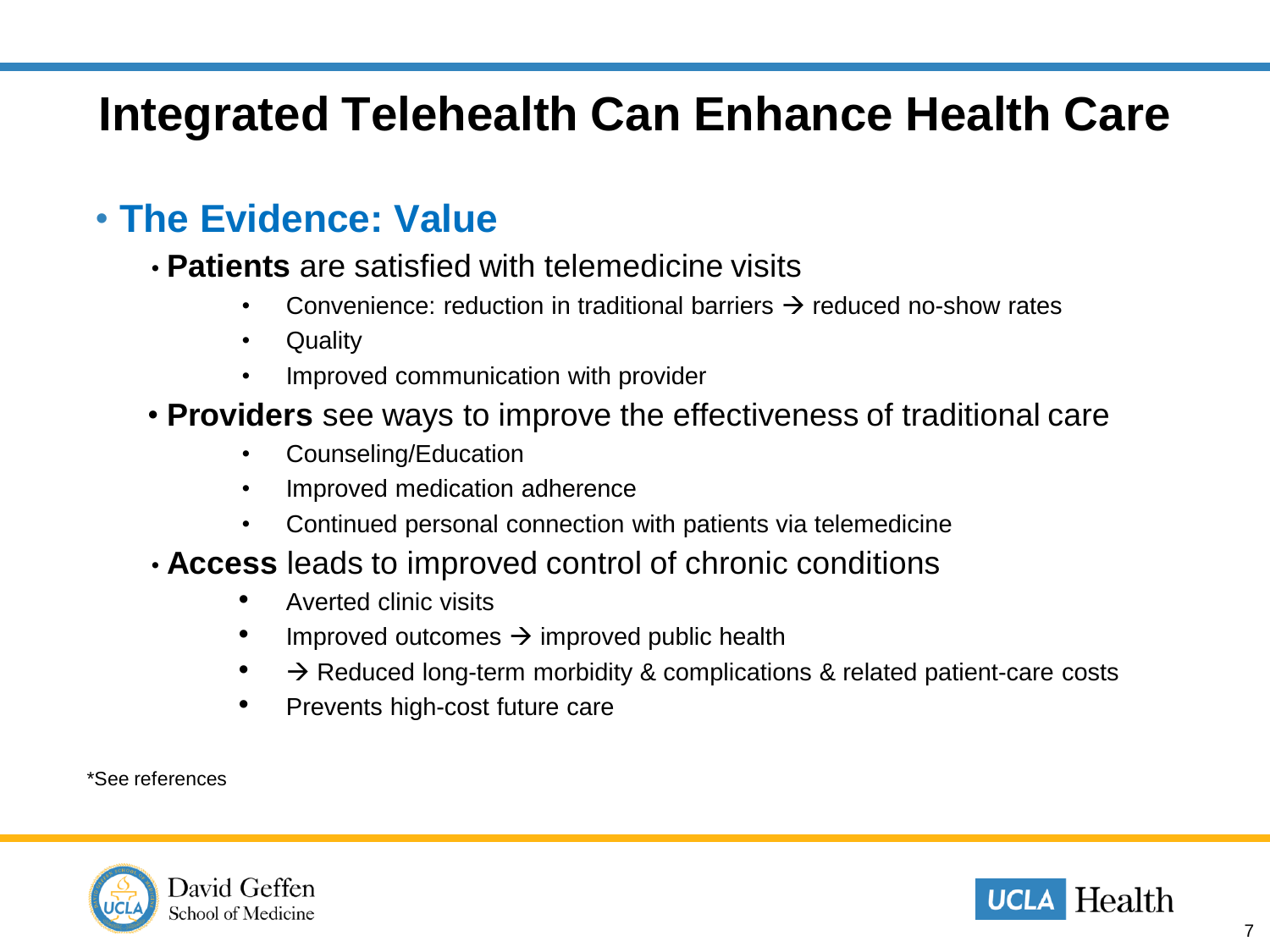# **Telehealth in the Long-Term**

### **Policy Considerations**



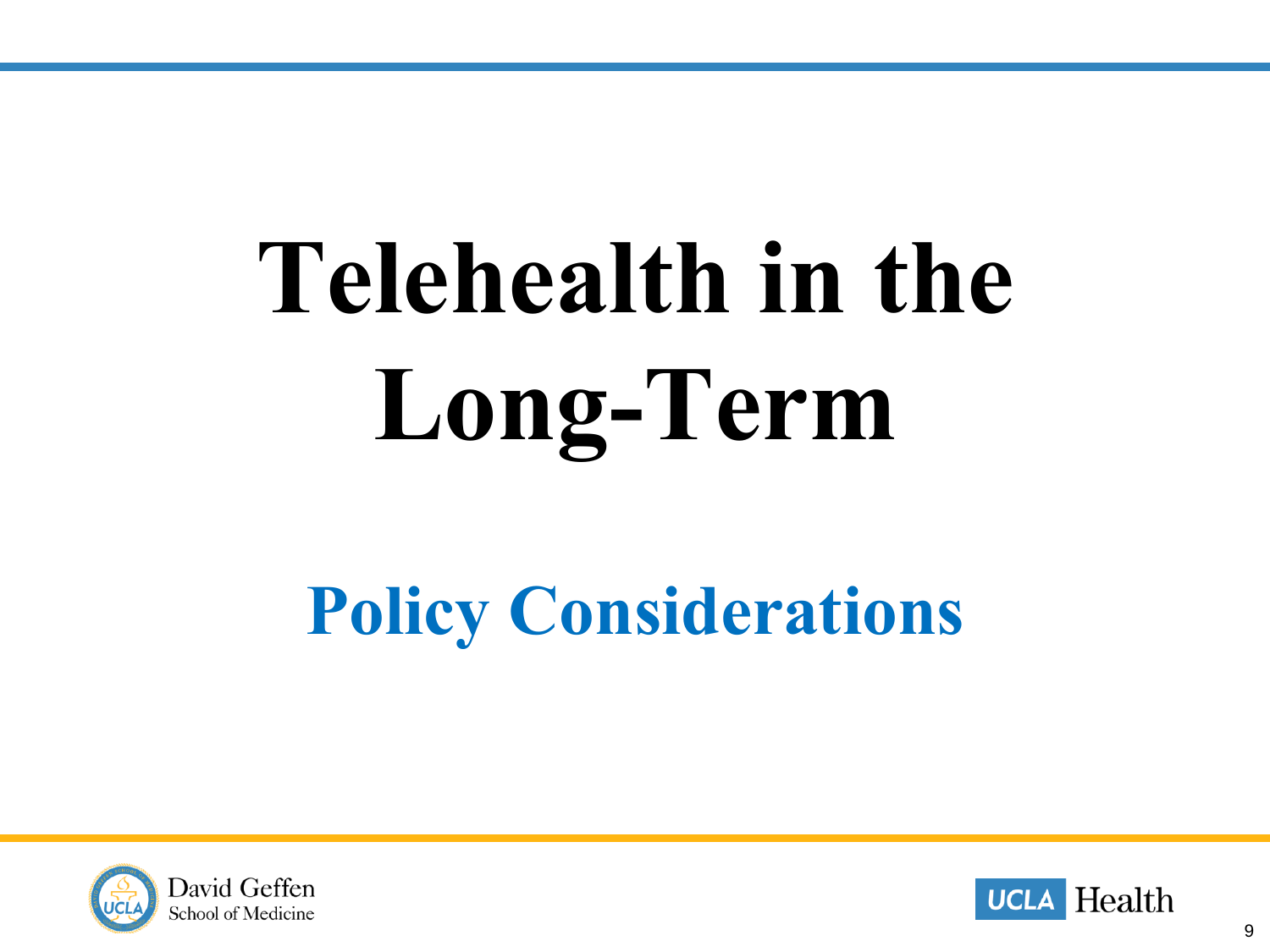### **New Opportunities to Provide Better Care**





**\***plus remote monitoring when applicable

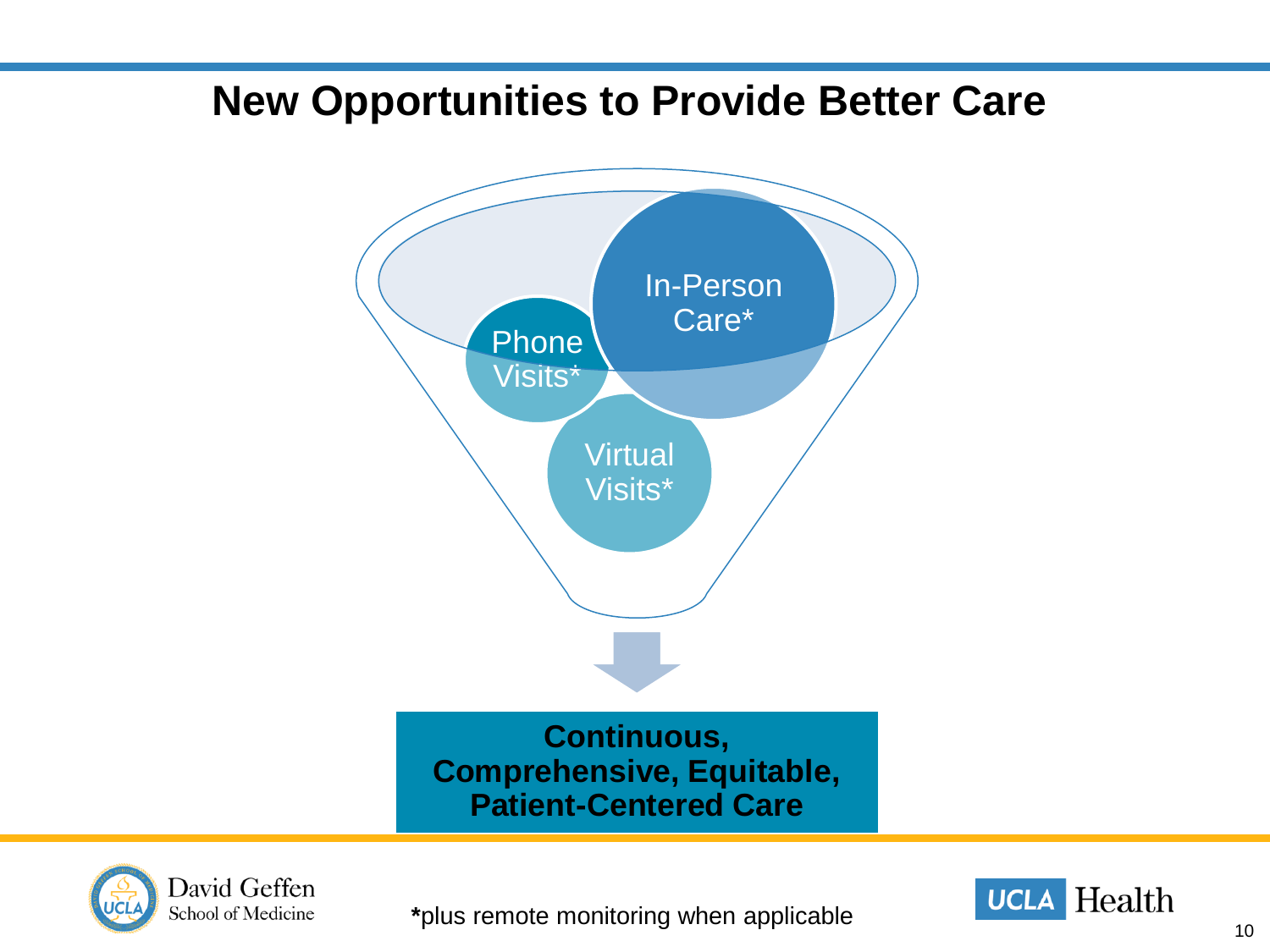### **Core Components of Telehealth Infrastructure to Avoid Disenfranchising Underserved, Vulnerable Populations**



Anaya Y.B., Martinez LE, Bustamante AV, et al. Telehealth & COVID-19: Policy Considerations to Improve Access to Care. 2020.



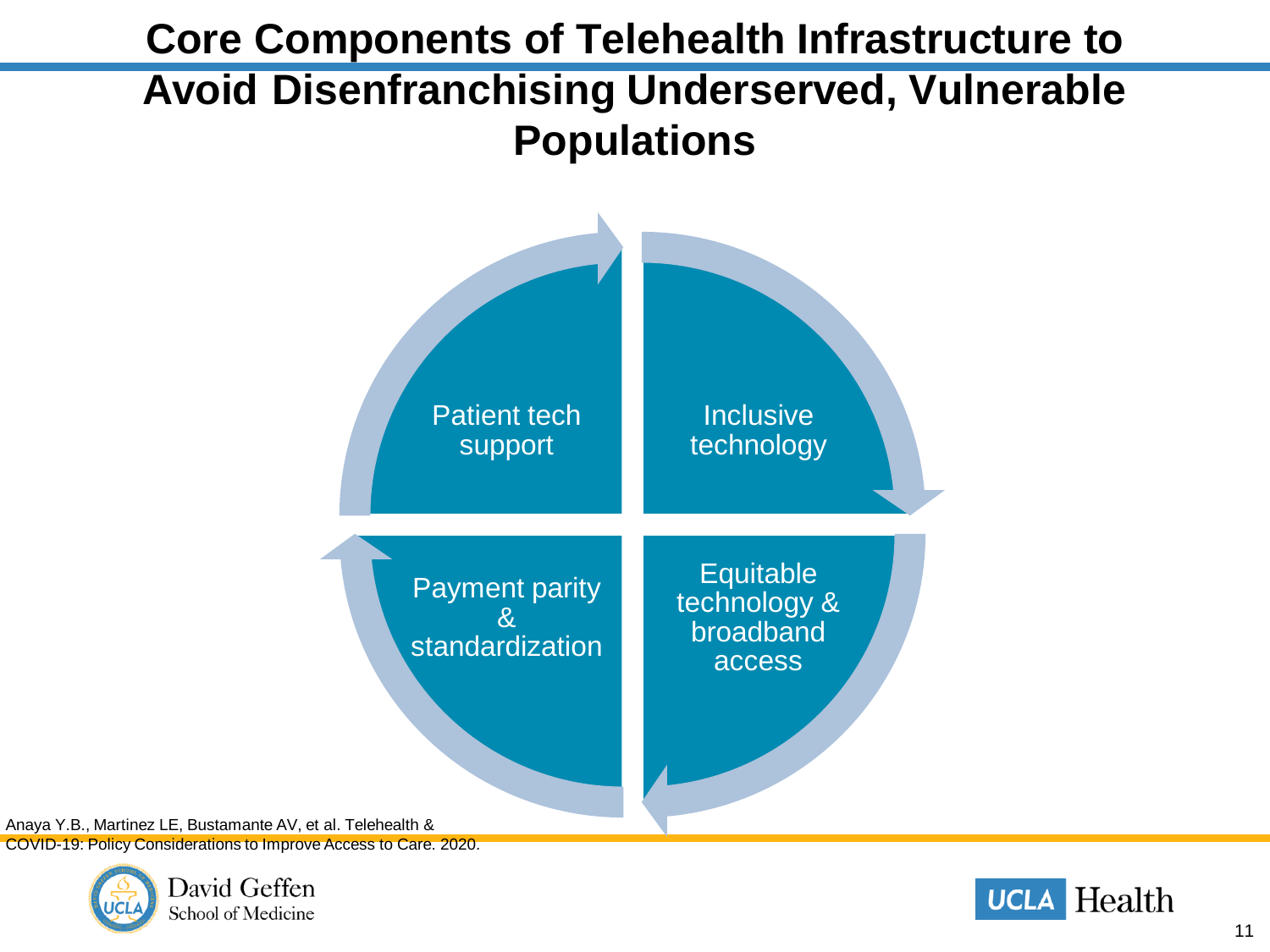## Policy Considerations Long-Term

#### Identify & meet consumer needs: Patients & Providers

• Support research and apply the evidence

#### Ensure equitable access to care

- Software/Platforms
- Devices
- Broadband

#### Support alternative telehealth options when video capacity is not an option

- Reality: Video visits at home may not be an option for some patients
- Allow patients to communicate with their providers in the modalities they have available to them

#### Meet language needs of LEP patients at **all** points of contact

• Required by various statutes.



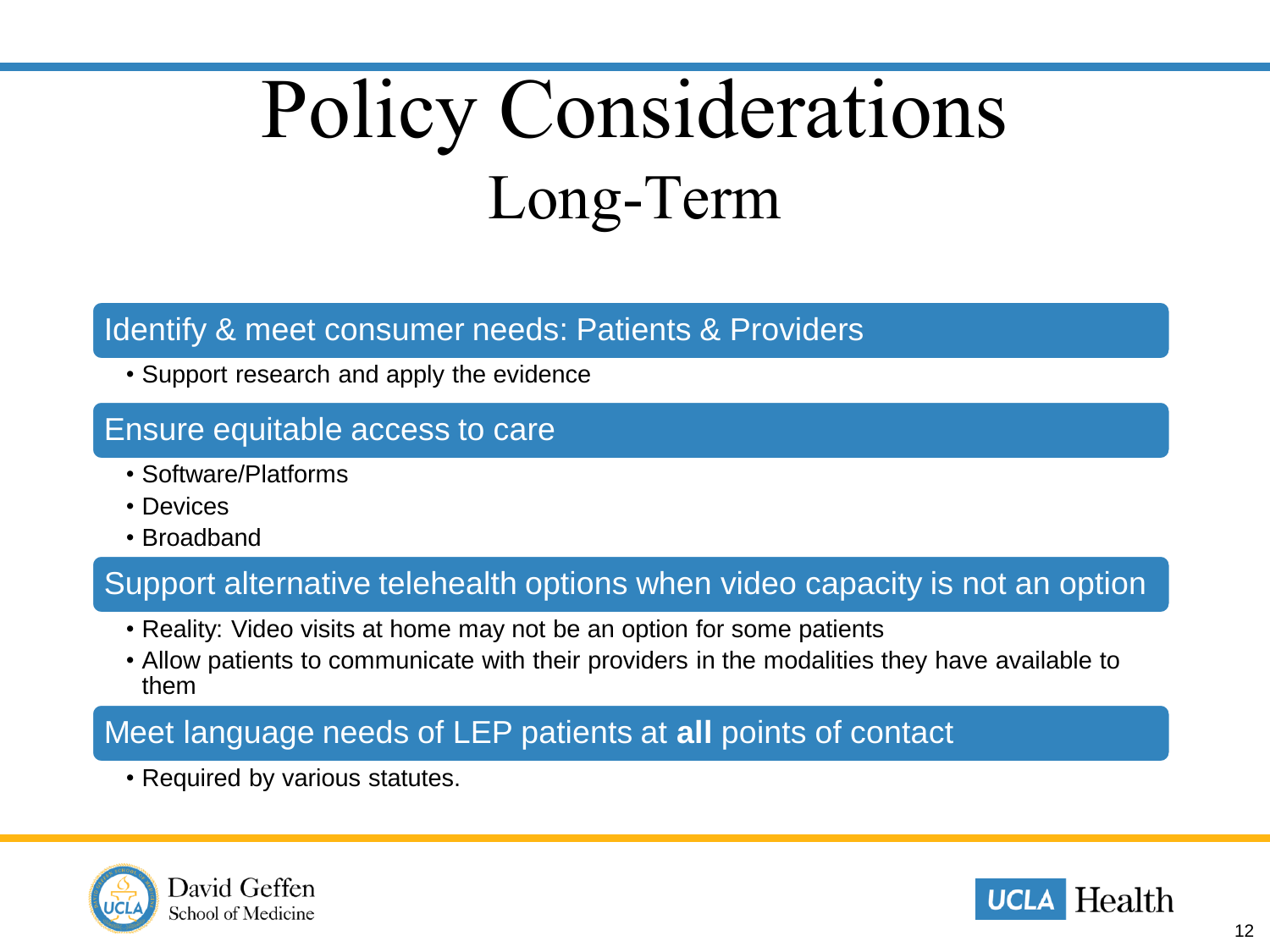### **Recommendations to Improve Equity**  Meeting the Need in California

- **A commitment to preventing further disparities means identifying and meeting California's needs**
	- **Patient** consumer base
		- Latinos make up 40% of the CA Population
			- Technology
			- **Language**
	- **Provider** consumer base
		- What do providers need to improve access for their patients?
			- Technology
			- Reimbursement
			- **Support**
	- **Medically underserved patients**
		- Address aforementioned structural barriers to ensure **equitable access to care**



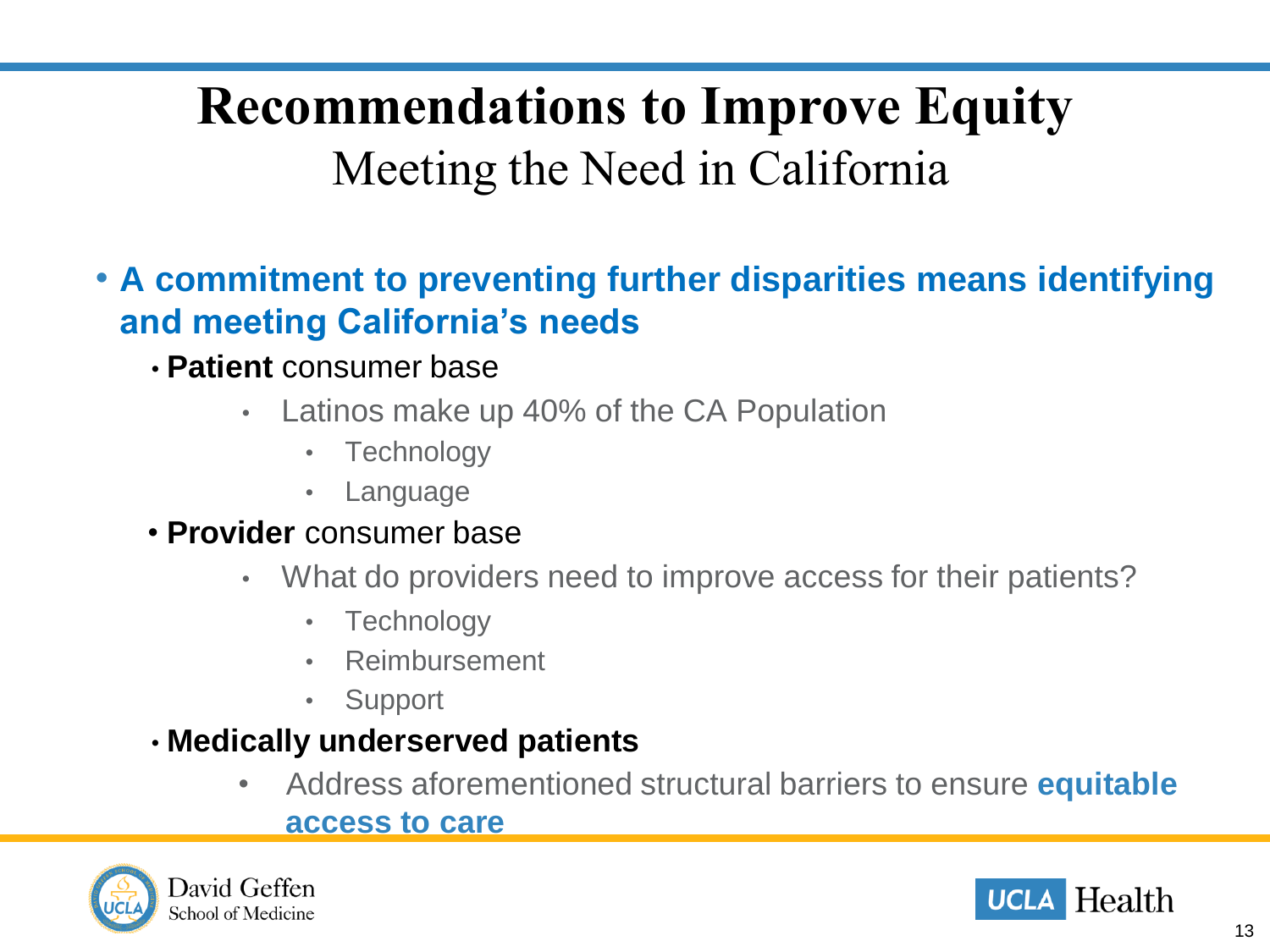## Policy Opportunities Long-Term

Simplified & standardized reimbursement structure will allow patients to continue to have access to telehealth visits

Integrated into primary care with existing providers. Telemedicine must complement broad access to in-person care.

Uniform payment parity of virtual visits across payors

Uniform coverage & equitable reimbursement for telephone visits across payors

Costs of support staff to meet patient needs in telehealth access

Patient protections to minimize out-of-pocket costs for integrated telehealth services



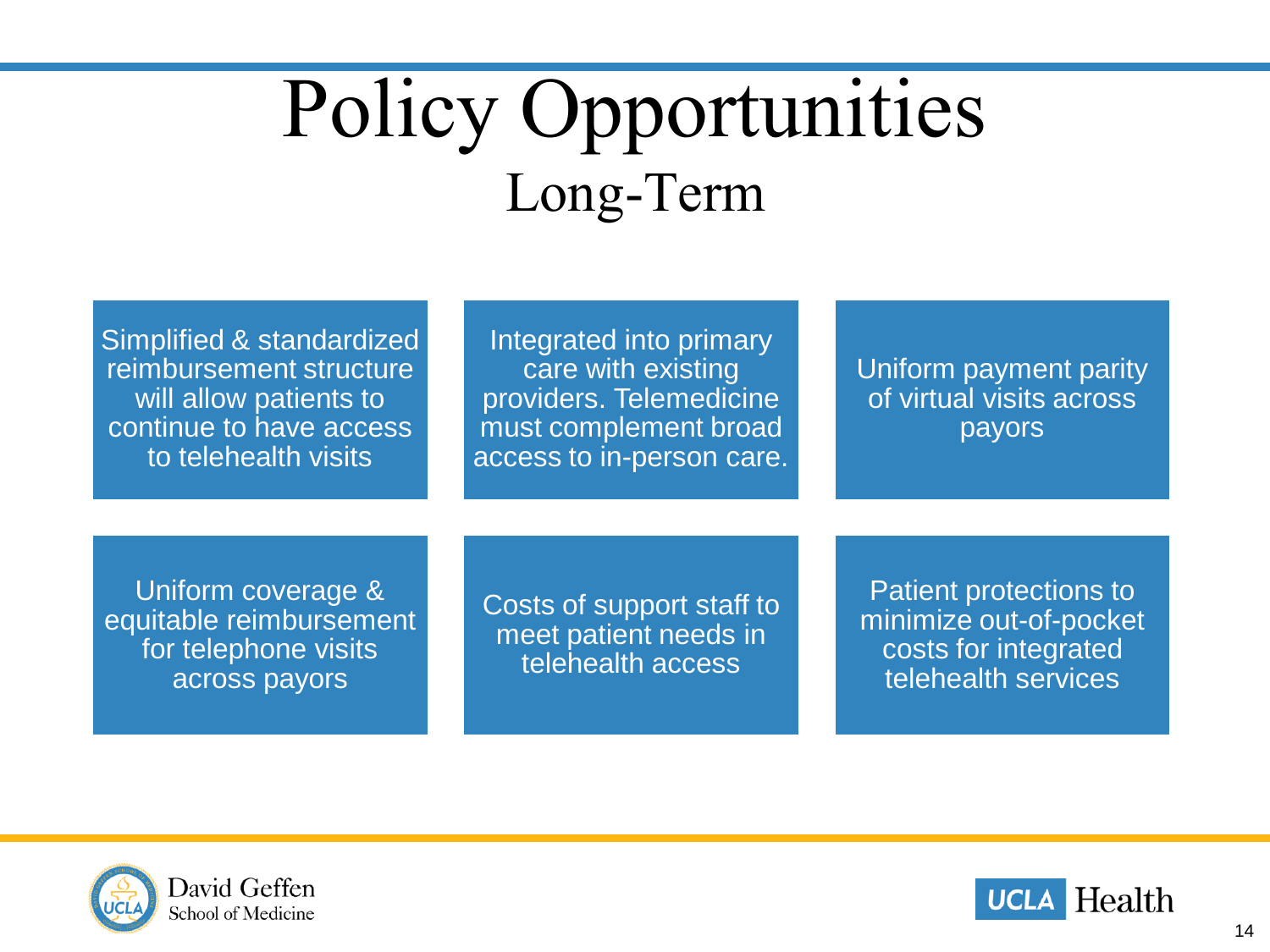## Recommendations to Promote Reduced Need for Phone Visits

### • **Ensure equitable access to infrastructure**

- Ensure access for patients with limited access to the technology necessary to participate in telehealth
	- Partnerships with internet and smart-device providers to improve acquisition of this technology for patients who lack access
	- Subsidize broadband internet access for patients that live in medically underserved communities
	- Provide tech support for patients as they learn to use telehealth technology
- Our long-term solutions must include the above to make telephone visits the exception
	- Makes use of phone encounters in place of video encounters the exception, only when necessary or clinically appropriate



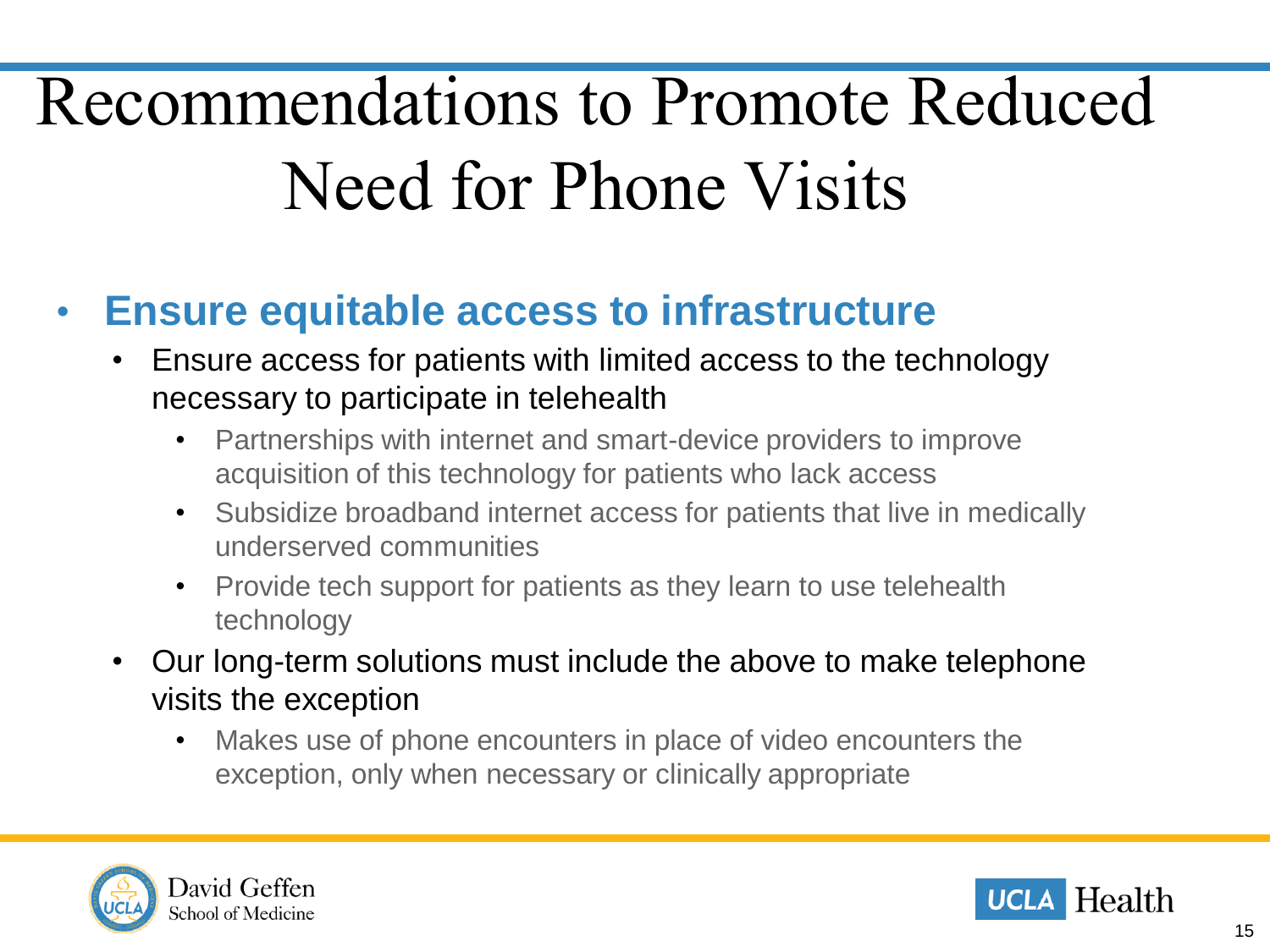## Avoid Creating Separate and Unequal Telehealth Systems

- **Ensure equitable access to care across payors**
	- Limit non-standardized approach to coverage and reimbursement between payors and populations
		- Same Reimbursement
	- Specify same Utilization Review (UR)
		- Decisions denying coverage of services provided via telehealth subject to the same UR procedures as decisions denying coverage of services provided via in-person
	- Specify same benefits
		- Telehealth services subject to same annual or lifetime max coverage, copayments, deductible amounts, etc under a plan
	- Allow the use of telephone encounters in place of video encounters when necessary or appropriate
		- Rather than completely exclude
	- Ensure access across primary and specialty care across payors



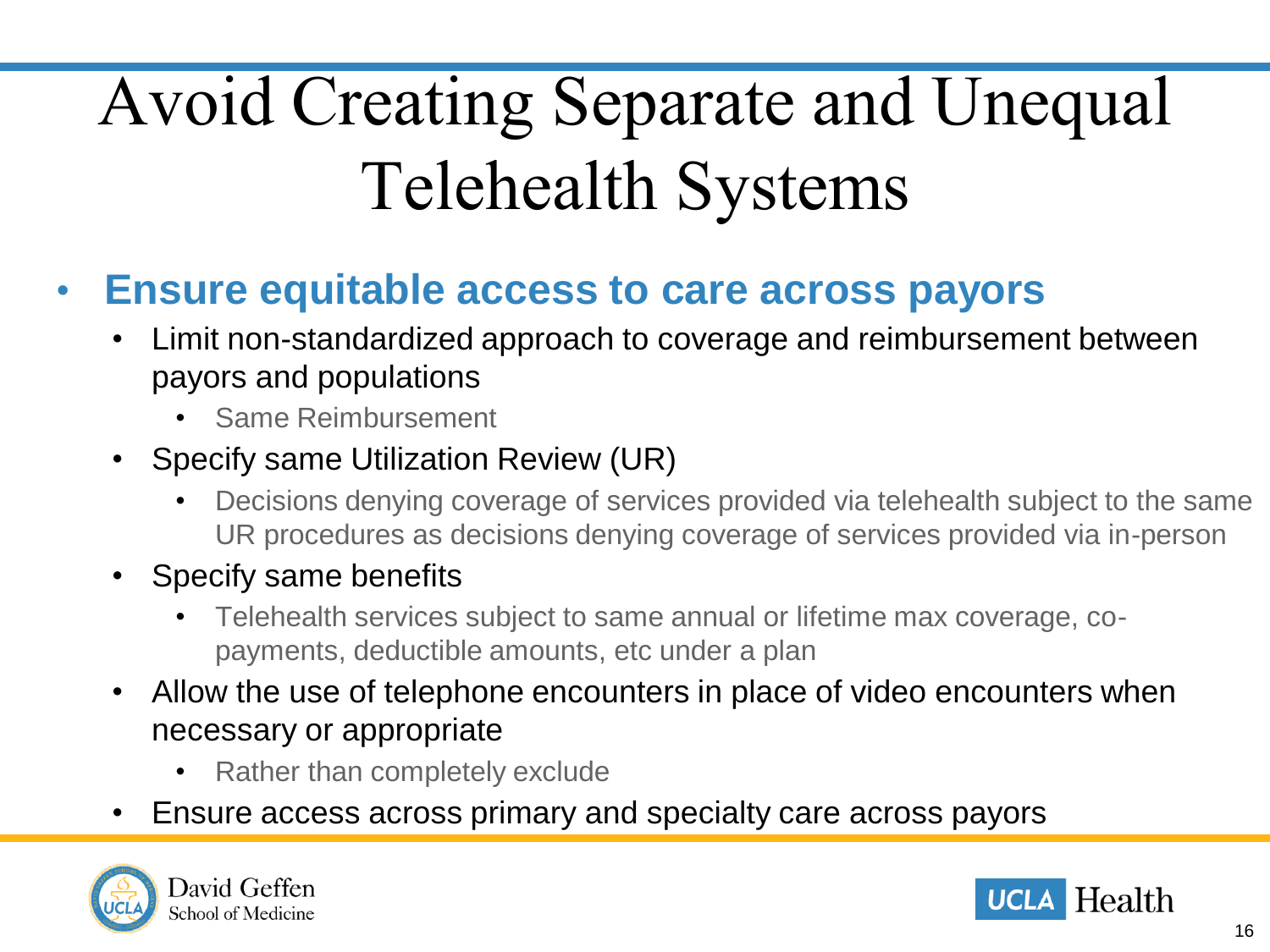# **What Happens in the Interim?**

## **Policy Considerations**



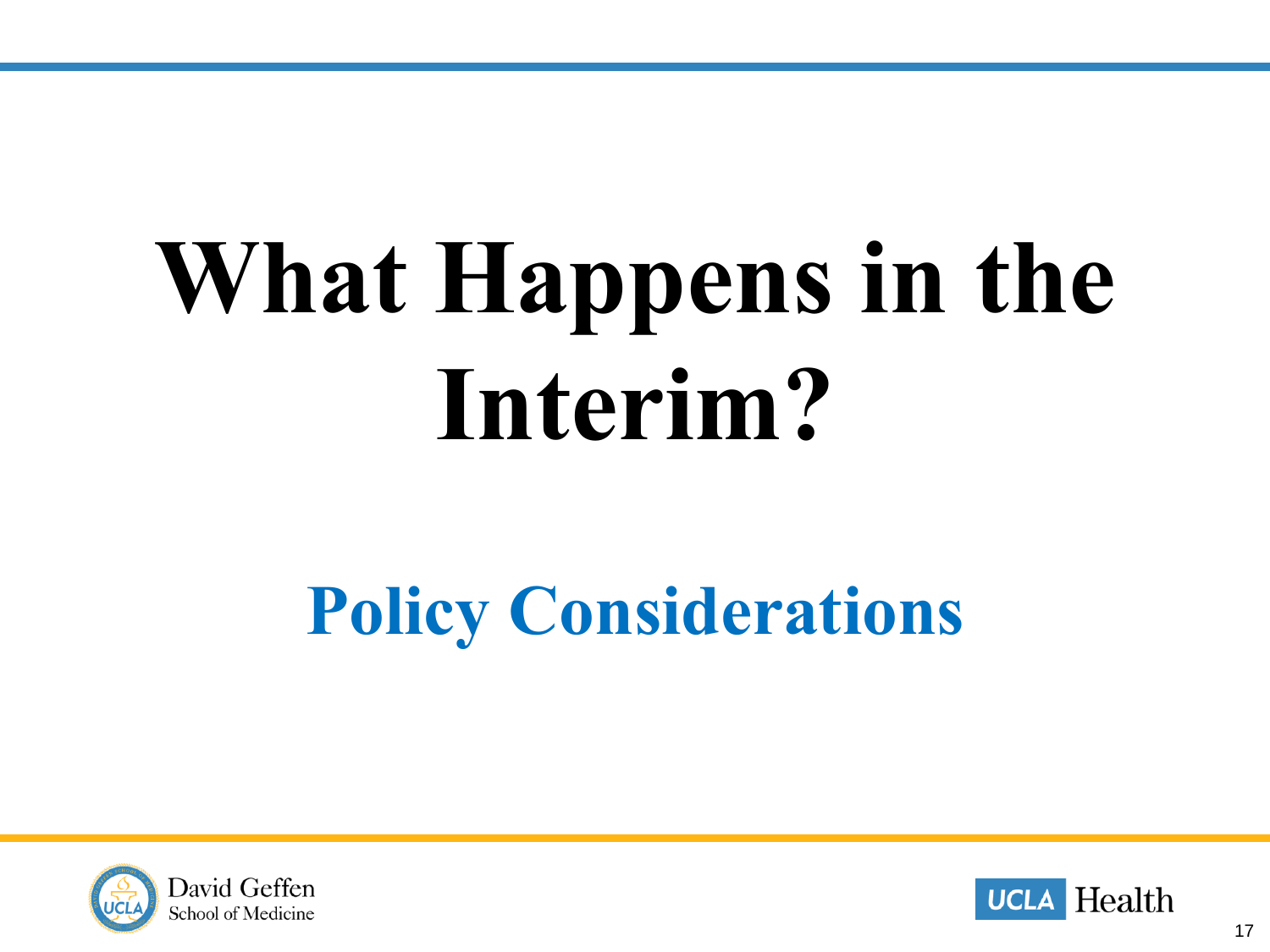# Policy Opportunities

Identify & respond to consumer needs: patients & providers

Build telehealth ecosystem that ensures equitable access to care

Support expansion of telehealth infrastructure for primary care & specialty providers across payors

- Provider hardware
- Platforms/Software

Telephone visit reimbursement at parity for systems and populations without video visit capacity

• Reimbursement structure that allows patients to communicate with their providers in the modalities they have available to them

Integrate language assistance at **all** points of contact



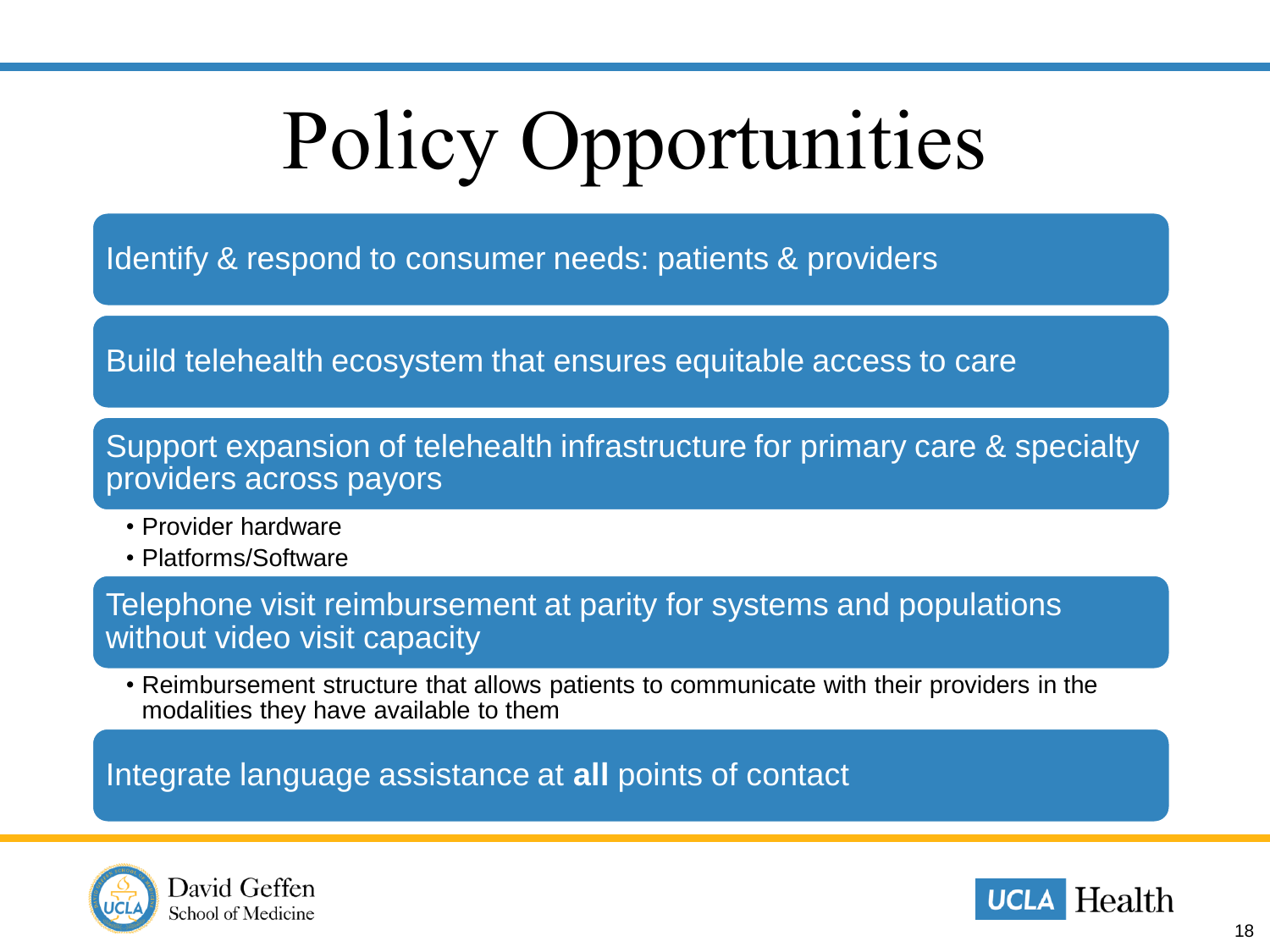### **Policy Recommendations to Deliver Equitable Access to Care for Vulnerable Populations**

### • **Build inclusive telehealth ecosystem**

- **In the Interim**: Support the expansion & availability of telehealth services for vulnerable and underserved populations:
	- Fund primary care provider office infrastructure:
		- Patient- and provider-centered platform access
			- Telehealth platforms contracting with DHS/FQHCs/CHCs should be required to be "patient friendly"
			- Telehealth platforms contracting with DHS/FQHCs/CHCs should be required to provide multilingual support to deliver equitable access
			- Some EMR/EHR systems do not support video encounters
		- Equipment

#### • Prioritize those serving medically underserved patients

• Greatest need

#### • Patient technical support



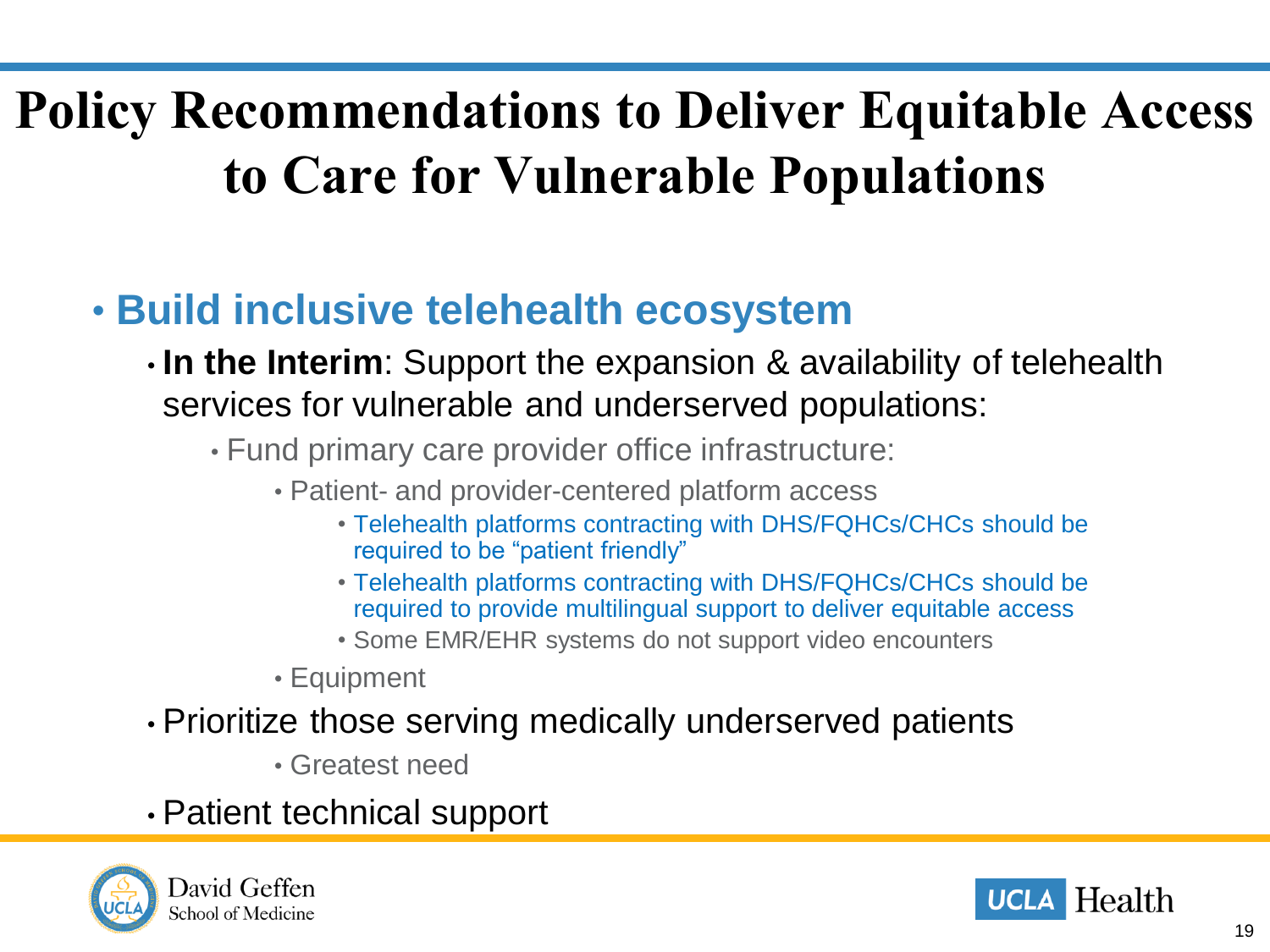# **Maintaining Quality & Ensuring Outcomes in the Long-Term**

## **Policy Considerations**



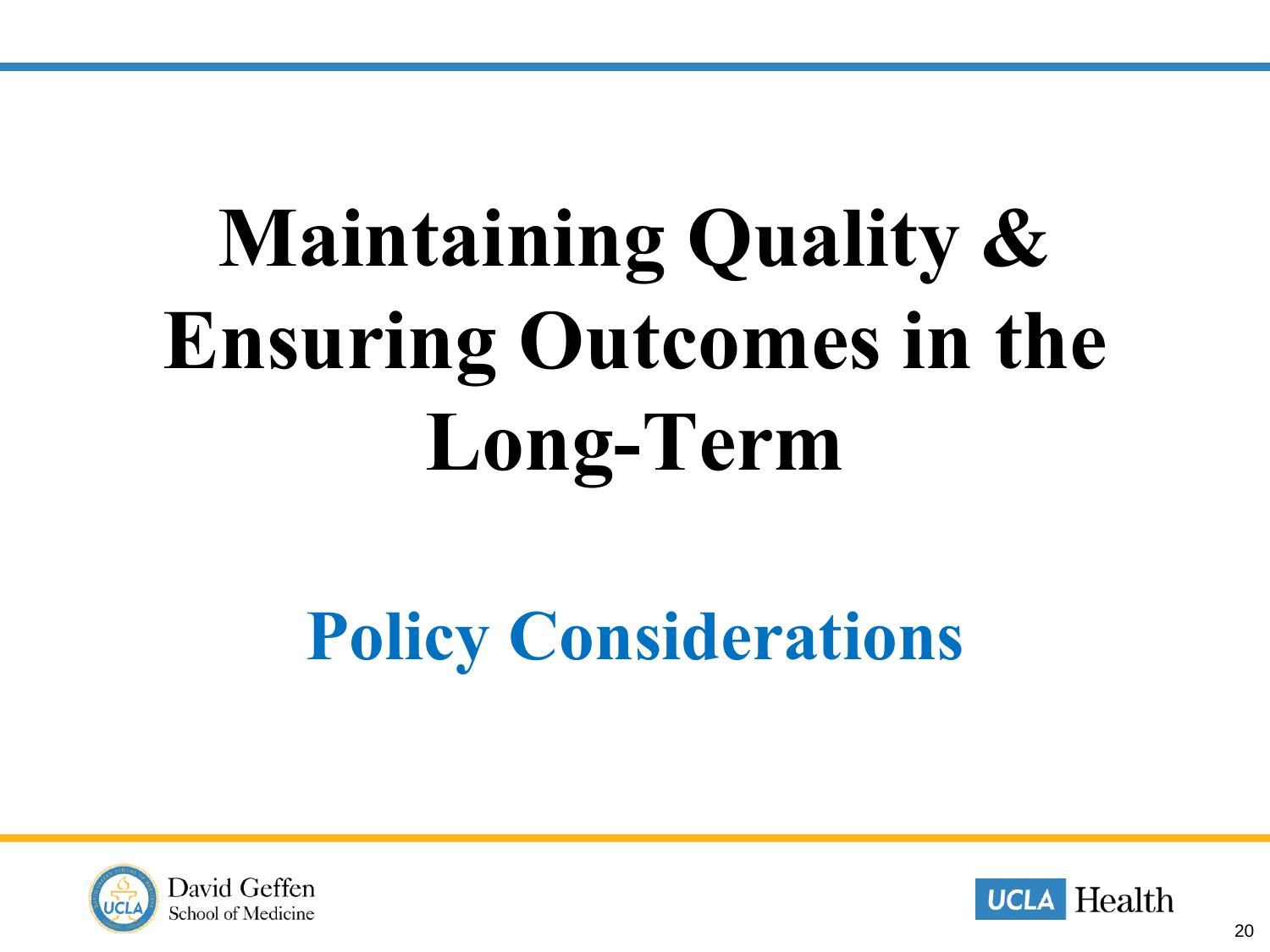## Policy Opportunities

| Identify & meet consumer<br>needs:<br>patients & providers                | Assess telehealth<br>ecosystem on measures<br>of equitable access to<br>care,                                       | Assess reimbursement<br>structure for success in<br>allowing patients to<br>communicate with their<br>providers in the<br>modalities necessary |
|---------------------------------------------------------------------------|---------------------------------------------------------------------------------------------------------------------|------------------------------------------------------------------------------------------------------------------------------------------------|
| <b>Building the necessary,</b><br>language-capable<br>physician workforce | <b>Ensure meaningful</b><br>access to telehealth<br>systems in non-English<br>languages at all points of<br>contact | Assessing health care<br>costs and preventing<br>overutilization                                                                               |



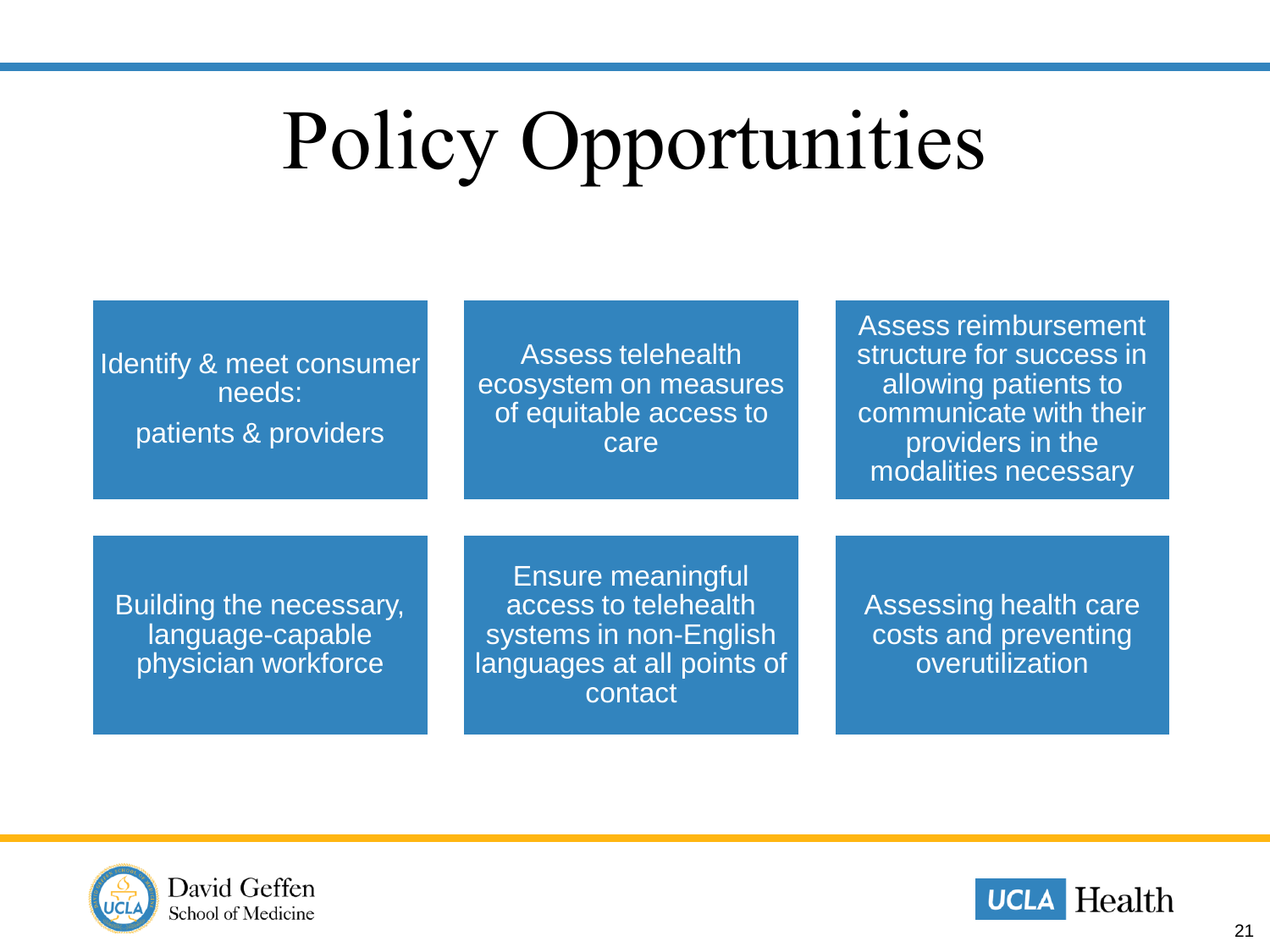### **References**

- 1. Anaya Y.B., Martinez LE, Vargas-Bustamante A, et al. Telehealth & COVID-19: Policy Considerations to Improve Access to Care. Center for the Study of Latino Health and Culture (CESLAC), David Geffen School of Medicine and UCLA Latino Policy & Politics Initiative, Luskin School of Public Affairs; 2020.
- 2. Williams JS, Walker RJ, Egede LE. Achieving Equity in an Evolving Healthcare System: Opportunities and Challenges. The American Journal of the Medical Sciences. 2016;351(1):33-43.
- 3. Reed ME, Huang J, Parikh R, et al. Patient-Provider Video Telemedicine Integrated With Clinical Care: Patient Experiences. Ann Intern Med. 2019;171(3):222-224. doi:10.7326/M18-3081
- 4. Kruse C.S., Krowski N., Rodriguez B., Tran L., Vela J., Brooks M. Telehealth and patient satisfaction: a systematic review and narrative analysis. BMJ Open. 2017;7(8):e016242.
- 5. de Jong CC, Ros WJ, Schrijvers G. The effects on health behavior and health outcomes of Internet-based asynchronous communication between health providers and patients with a chronic condition: a systematic review. J Med Internet Res. 2014;16(1):e19. Published 2014 Jan 16. doi:10.2196/jmir.3000
- 6. Lee SWH, Chan CKY, Chua SS, Chaiyakunapruk N. Comparative effectiveness of telemedicine strategies on type 2 diabetes management: A systematic review and network meta-analysis. Sci Rep. 2017;7(1):12680. Published 2017 Oct 4. doi:10.1038/s41598-017-12987-z
- 7. Levy NK, Orzeck-Byrnes NA, Aidasani SR, et al. Transition of a Text-Based Insulin Titration Program From a Randomized Controlled Trial Into Real-World Settings: Implementation Study. J Med Internet Res. 2018;20(3):e93. Published 2018 Mar 19. doi:10.2196/jmir.9515
- 8. Faruque LI, Wiebe N, Ehteshami-Afshar A, et al. Effect of telemedicine on glycated hemoglobin in diabetes: a systematic review and metaanalysis of randomized trials. CMAJ. 2017;189(9):E341-E364. doi:10.1503/cmaj.150885
- 9. Hsu, P., Balderas-Medina Anaya, Y., Anglin, L., Hayes-Bautista, D.E., California's Language Concordance Mismatch: Clear Evidence for Increasing Physician Diversity in California's Latino Physician Crisis - UCLA Latino Policy and Politics Initiative. 2018.
- 10. Kim J-H, Desai E, Cole MB. How The Rapid Shift To Telehealth Leaves Many Community Health Centers Behind During The COVID-19 Pandemic. Health Affairs Blog. Published June 2, 2020. doi:10.1377/hblog20200529.449762.



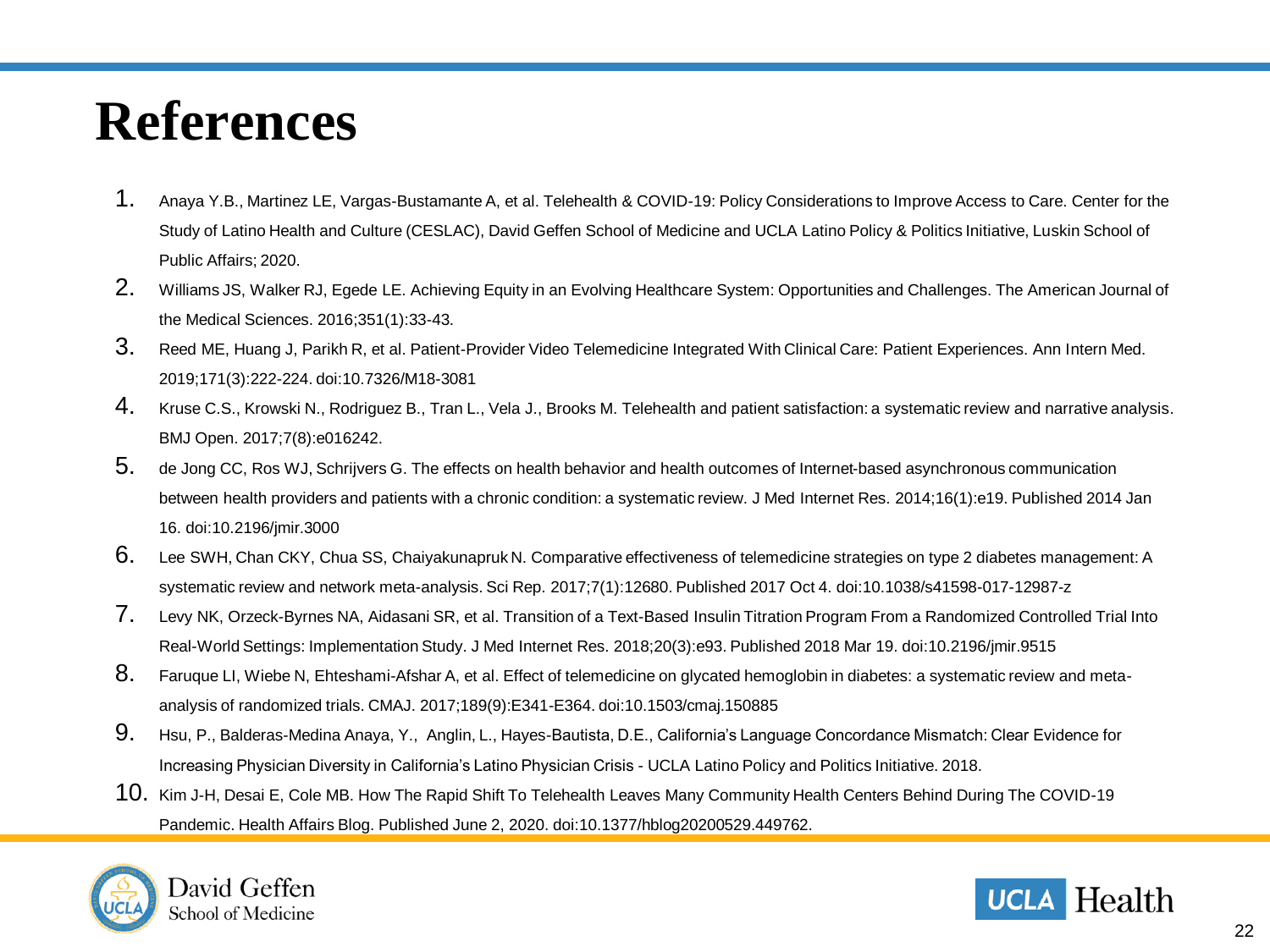### **Acknowledgements**

- The *Center for the Study of Latino Health and Culture* (**CESLAC**) at the David Geffen School of Medicine UCLA
- The *Latino Policy and Politics Initiative* (**LPPI**) at UCLA.
- The authors' views and recommendations do not necessarily represent those of CESLAC, LPPI, or the Regents of the University of California.